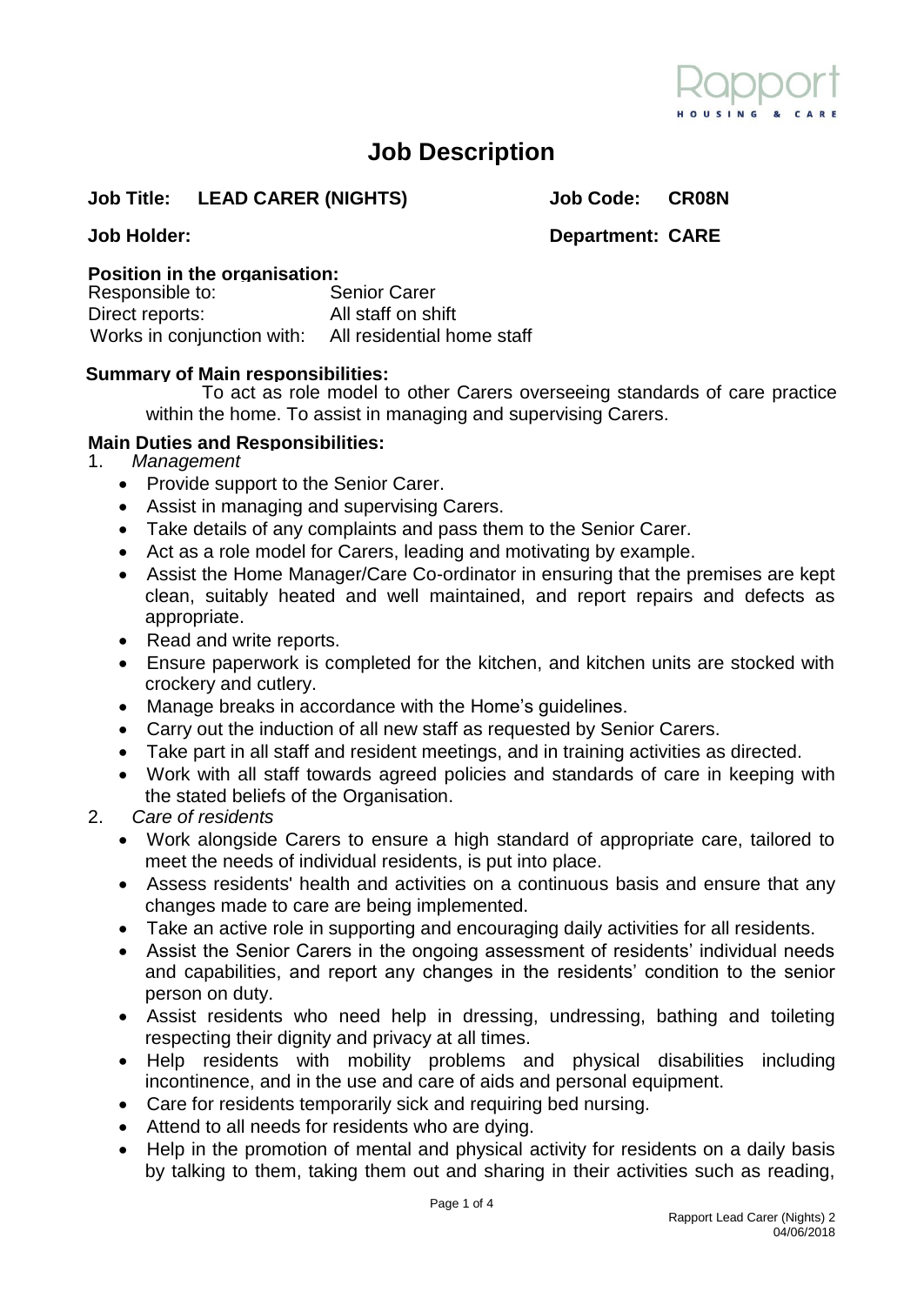

writing, hobbies and recreation.

- Make and change beds, empty commodes and tidy and care for residents' rooms.
- Inspect, launder and care for residents' clothing.
- Undertake laundry work as required.
- 3. *Communication*
	- Ensure appropriate sharing of information with others involved in direct care, and carry out handovers.
	- Promote effective communication with members of staff, residents, their families and friends, and other professionals involved in the care of residents.
	- Promote a positive image of the Organisation in the locality.
	- Take an active part in ensuring that the process for handover is effective in respect of staffing, time utilisation and professionalism.
	- Work to promote equality and diversity, and eliminate discrimination for all the Organisation's service users, staff and volunteers.
	- Maintain high standards of confidentiality in accordance with the Organisation's policies and beliefs.
	- Answer emergency bells, telephone and entrance door, and greet visitors.
- 4. *Personal Development*
	- Take part in individual performance reviews as required.
	- Adhere to the Organisation's Training & Development Plan.
	- Attend all mandatory training on an annual basis.

**No job description can cover every issue that arises within the post, and the post holder may be required to carry out other duties as deemed necessary, commensurate with the principal function of the post and the capability of the post holder.**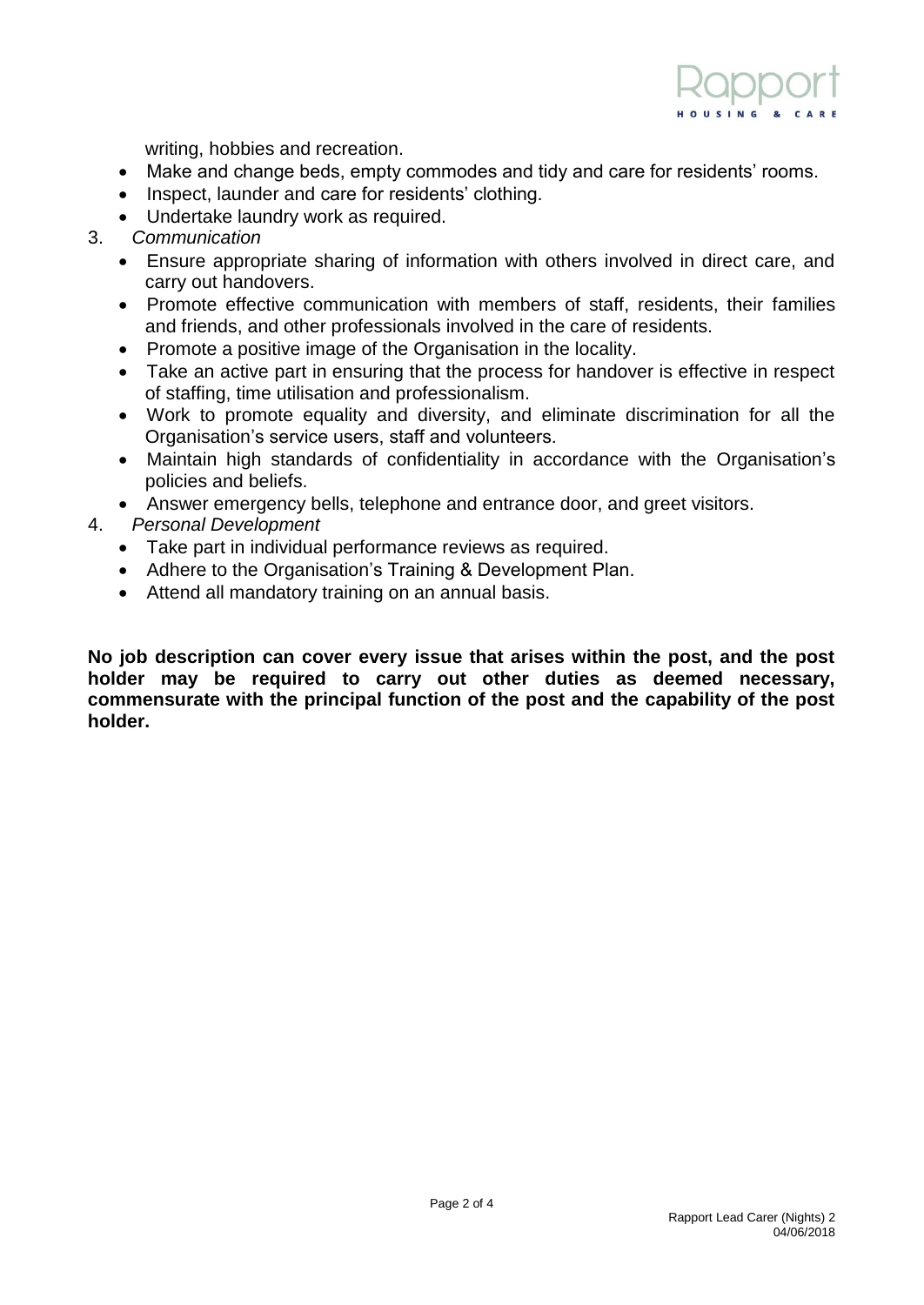### **PERSON SPECIFICATION**

## Job Title: Lead Carer (Nights)

| <b>Competency</b>                                         | <b>Performance Criteria</b>                                                                                                                                                                                                                                          |
|-----------------------------------------------------------|----------------------------------------------------------------------------------------------------------------------------------------------------------------------------------------------------------------------------------------------------------------------|
| <b>Professional Practice:</b>                             |                                                                                                                                                                                                                                                                      |
| Modelling best practice                                   | Demonstrate evidence of appropriate qualification to<br>$\bullet$<br>undertake the post<br>Demonstrate evidence of empathising with older people<br>Demonstrate working knowledge of practical skills as<br>applicable to the home<br>Apply risk assessment practice |
| Maintenance of quality standards<br>(internal & external) | Knowledge of the standards of the Commission for Social<br>$\bullet$<br>Care Inspection<br>Monitor, report and take corrective action                                                                                                                                |
| Decision making                                           | Report any changes to the residents' wellbeing including<br>$\bullet$<br>their general environment                                                                                                                                                                   |
| Health & Safety                                           | Physically capable of moving and handling older people<br>$\bullet$<br>Application of H&S practices<br>$\bullet$                                                                                                                                                     |
| <b>Interpersonal Skills:</b>                              |                                                                                                                                                                                                                                                                      |
| Management of staff                                       | Effective use of staff resources<br>$\bullet$<br>Practical supervision of staff<br>$\bullet$<br>Handle conflict, etc.<br>$\bullet$                                                                                                                                   |
| Teamwork                                                  | Play an active role in creating a team working<br>$\bullet$<br>environment                                                                                                                                                                                           |
| Management of diversity                                   | Demonstrate awareness of different values/cultures<br>$\bullet$<br>amongst residents and staff                                                                                                                                                                       |
| <b>Effective communication</b>                            | Communication skills with different groups, e.g. staff,<br>residents, local community<br>Effective/efficient handovers<br>$\bullet$                                                                                                                                  |
| Leadership                                                | Evidence of leadership styles; directive and supportive<br>$\bullet$<br>coaching, training, delegation                                                                                                                                                               |
| Recruitment & selection                                   | Understand the process<br>$\bullet$<br>Knowledge of equality & diversity and employment<br>legislation                                                                                                                                                               |
| Self development                                          | Evidence of keeping up to date with related issues<br>$\bullet$<br>Take on further responsibilities<br>$\bullet$<br>Undertake relevant training<br>$\bullet$                                                                                                         |
| <b>Planning &amp; Control:</b>                            |                                                                                                                                                                                                                                                                      |
| Organisational skills                                     | Prioritise<br>$\bullet$<br>Meet deadlines<br>$\bullet$<br>General time management                                                                                                                                                                                    |
| <b>Personal Attributes:</b>                               |                                                                                                                                                                                                                                                                      |
| Mutual support                                            | Be aware of support needed by others<br>$\bullet$<br>Consider how actions could support others                                                                                                                                                                       |

Page 3 of 4 • Offer help to other groups

needed

Be prepared to give encouragement and help when